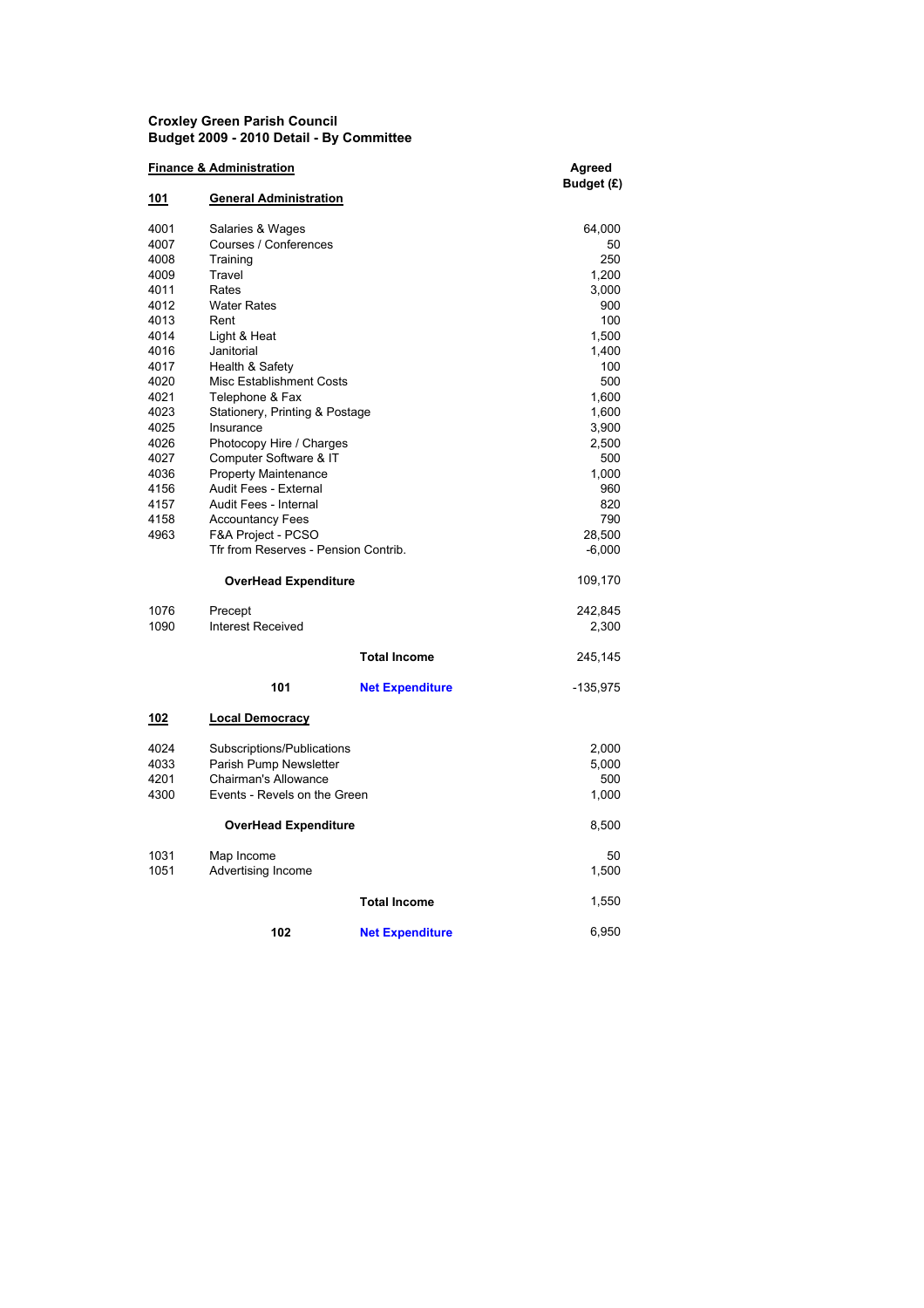| 103          | Groundworks                                               |                        | Agreed<br>Budget (£) |  |
|--------------|-----------------------------------------------------------|------------------------|----------------------|--|
| 4001         | Salaries & Wages                                          |                        | 54,535               |  |
| 4006         | Protective Clothing                                       |                        | 500<br>1,500         |  |
| 4008<br>4010 |                                                           | Training               |                      |  |
| 4017         | Health & Safety                                           | Misc Staff Costs       |                      |  |
| 4018         | Refuse Disposal                                           |                        | 1,500<br>50          |  |
| 4037         | Grounds Maintenance                                       |                        | 2,000                |  |
| 4041         | <b>Equipment Hire</b>                                     |                        | 200                  |  |
| 4042         | <b>Equipment Maintenance</b>                              |                        | 1,100                |  |
| 4046<br>4051 | <b>Equipment Purchased</b><br>Vehicle License & Insurance |                        | 1,600<br>1,600       |  |
| 4055         | Fuel & Oil - LS08 WCP                                     |                        | 1,200                |  |
| 4060         | Fuel & Oil - Groundworks                                  |                        | 1,000                |  |
| 4070         | Maintenance - LS08 WCP                                    |                        | 500                  |  |
| 4071         | Maintenance - Tractor                                     |                        | 500                  |  |
| 4072         | Maintenance - Ride on Mower                               |                        | 570                  |  |
|              | <b>OverHead Expenditure</b>                               |                        | 69,005               |  |
| 1061         | Agency Income - HCC Mtce                                  |                        | 1,400                |  |
| 1062<br>1080 | Agency Income - TRDC Mrce<br>Miscellaneous Income         |                        | 0<br>0               |  |
|              |                                                           | <b>Total Income</b>    | 1,400                |  |
|              | 103                                                       | <b>Net Expenditure</b> | 67,605               |  |
| 107          | <b>Grants (incl S137)</b>                                 |                        |                      |  |
| 4200         | Chairman's Charity Expenditure                            |                        | 1,000                |  |
| 4711         | S <sub>137</sub> Grants                                   |                        | 1,000                |  |
|              | Community Hall membership Grant                           |                        | 9,100                |  |
|              | Tfr from Building Reserves                                |                        | -19,600              |  |
|              | OverHead Expenditure                                      |                        | $-8,500$             |  |
| 1077         | <b>Grants Received</b>                                    |                        | 0                    |  |
| 1200         | Chairmans Charity Income                                  |                        | 1,000                |  |
|              |                                                           | <b>Total Income</b>    | 1,000                |  |
|              | 107                                                       | <b>Net Expenditure</b> | $-9,500$             |  |
| <u>150</u>   | <b>Community/Village Hall</b>                             |                        |                      |  |
| 4036         | <b>External Decoration</b>                                |                        | 4,000                |  |
| 4036         | <b>Flood Prevention Work</b>                              |                        | 6,500                |  |
|              | <b>OverHead Expenditure</b>                               |                        | 10,500               |  |
|              |                                                           | <b>Total Income</b>    | 0                    |  |
|              | 150                                                       | <b>Net Expenditure</b> | 10,500               |  |
| <u> 199</u>  | <b>F &amp; A Capital &amp; Projects</b>                   |                        |                      |  |
| 4823<br>4824 | Tfr to Vehicle Repl Fund<br>Tfr to Equipt Repl Fund       |                        | 5,900<br>4,100       |  |
|              | <b>OverHead Expenditure</b>                               |                        | 10,000               |  |
|              | 199                                                       | <b>Net Expenditure</b> | 10,000               |  |
|              | <b>Finance &amp; Administration - Expenditure</b>         | - Income               | 198,675<br>249,095   |  |
|              |                                                           | <b>Net Expenditure</b> | -50,420              |  |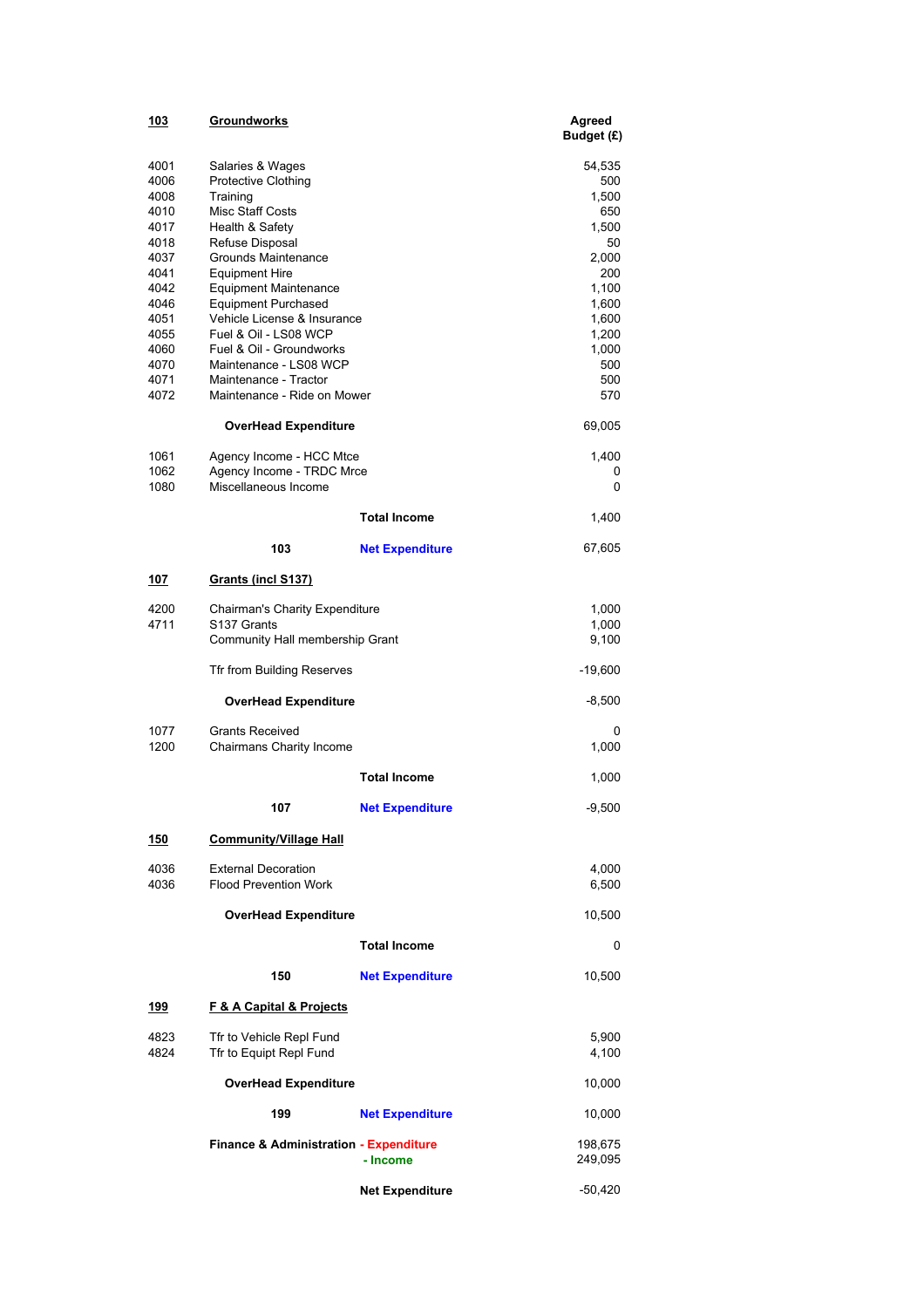| <b>Environment &amp; Amenity</b>                             |                                                                                                                                                                                                                                     |                           | Agreed<br>Budget (£)                                                |
|--------------------------------------------------------------|-------------------------------------------------------------------------------------------------------------------------------------------------------------------------------------------------------------------------------------|---------------------------|---------------------------------------------------------------------|
| 202                                                          | <b>The Green</b>                                                                                                                                                                                                                    |                           |                                                                     |
| 4042                                                         | <b>Equipment Maintenance</b>                                                                                                                                                                                                        | 0                         |                                                                     |
|                                                              | <b>OverHead Expenditure</b>                                                                                                                                                                                                         |                           | 0                                                                   |
|                                                              | 202                                                                                                                                                                                                                                 | <b>Net Expenditure</b>    | 0                                                                   |
| <u> 203</u>                                                  | Open Spaces & Trees                                                                                                                                                                                                                 |                           |                                                                     |
| 4048<br>4049                                                 | Plants. Shrubs & Trees - General<br>Dog Hygiene<br><b>Trf ex Trees</b>                                                                                                                                                              |                           | 1,000<br>10,000<br>$-1,000$                                         |
|                                                              | <b>OverHead Expenditure</b>                                                                                                                                                                                                         |                           | 10,000                                                              |
| 1077                                                         | <b>Grants Received</b>                                                                                                                                                                                                              |                           | 0                                                                   |
|                                                              |                                                                                                                                                                                                                                     | <b>Total Income</b>       | 0                                                                   |
|                                                              | 203                                                                                                                                                                                                                                 | <b>Net Expenditure</b>    | 10,000                                                              |
| <u>211</u>                                                   | <u>Events</u>                                                                                                                                                                                                                       |                           |                                                                     |
| 4601<br>4602<br>4605<br>4608<br>4609<br>4610<br>4611<br>4612 | <b>Garden Competition</b><br>Quiz Night<br>Christmas Lights<br>Library Xmas Tree<br>Craft Workshop Day<br>Fireworks on Green<br>Senior Citizens trip (Seaside)<br>Senior Citizens Social<br>Tfr from Reserves ex Craft Fair prev yr |                           | 240<br>250<br>7,400<br>50<br>1,100<br>4,500<br>850<br>200<br>$-500$ |
|                                                              | <b>OverHead Expenditure</b>                                                                                                                                                                                                         |                           | 14,090                                                              |
| 1080                                                         | Miscellaneous Income                                                                                                                                                                                                                |                           | 0                                                                   |
|                                                              |                                                                                                                                                                                                                                     | <b>Total Income</b>       | 0                                                                   |
|                                                              | 211                                                                                                                                                                                                                                 | <b>Net Expenditure</b>    | 14,090                                                              |
| <u> 221</u>                                                  | <u>MSC</u>                                                                                                                                                                                                                          |                           |                                                                     |
| 4042                                                         | <b>Equipment Maintenance</b>                                                                                                                                                                                                        |                           | 1,000                                                               |
|                                                              | <b>OverHead Expenditure</b>                                                                                                                                                                                                         |                           | 1,000                                                               |
|                                                              | 221                                                                                                                                                                                                                                 | <b>Net Expenditure</b>    | 1,000                                                               |
| <u> 299</u>                                                  | E & A Capital & Projects                                                                                                                                                                                                            |                           |                                                                     |
| 4932<br>4934<br>4936                                         | War Memorial Updating<br>Flowers in Croxley/Lamppost planters<br>School Flower beds<br>Development of Play Areas<br>Tfr from Reserves (Develop Play Area Research)                                                                  |                           | 2,000<br>1,630<br>600<br>20,000<br>$-5,000$                         |
|                                                              | <b>OverHead Expenditure</b>                                                                                                                                                                                                         |                           | 19,230                                                              |
|                                                              | 299                                                                                                                                                                                                                                 | <b>Net Expenditure</b>    | 19,230                                                              |
|                                                              | <b>Environment &amp; Amenity</b>                                                                                                                                                                                                    | - Expenditure<br>- Income | 44,320<br>0                                                         |
|                                                              |                                                                                                                                                                                                                                     | <b>Net Expenditure</b>    | 44,320                                                              |